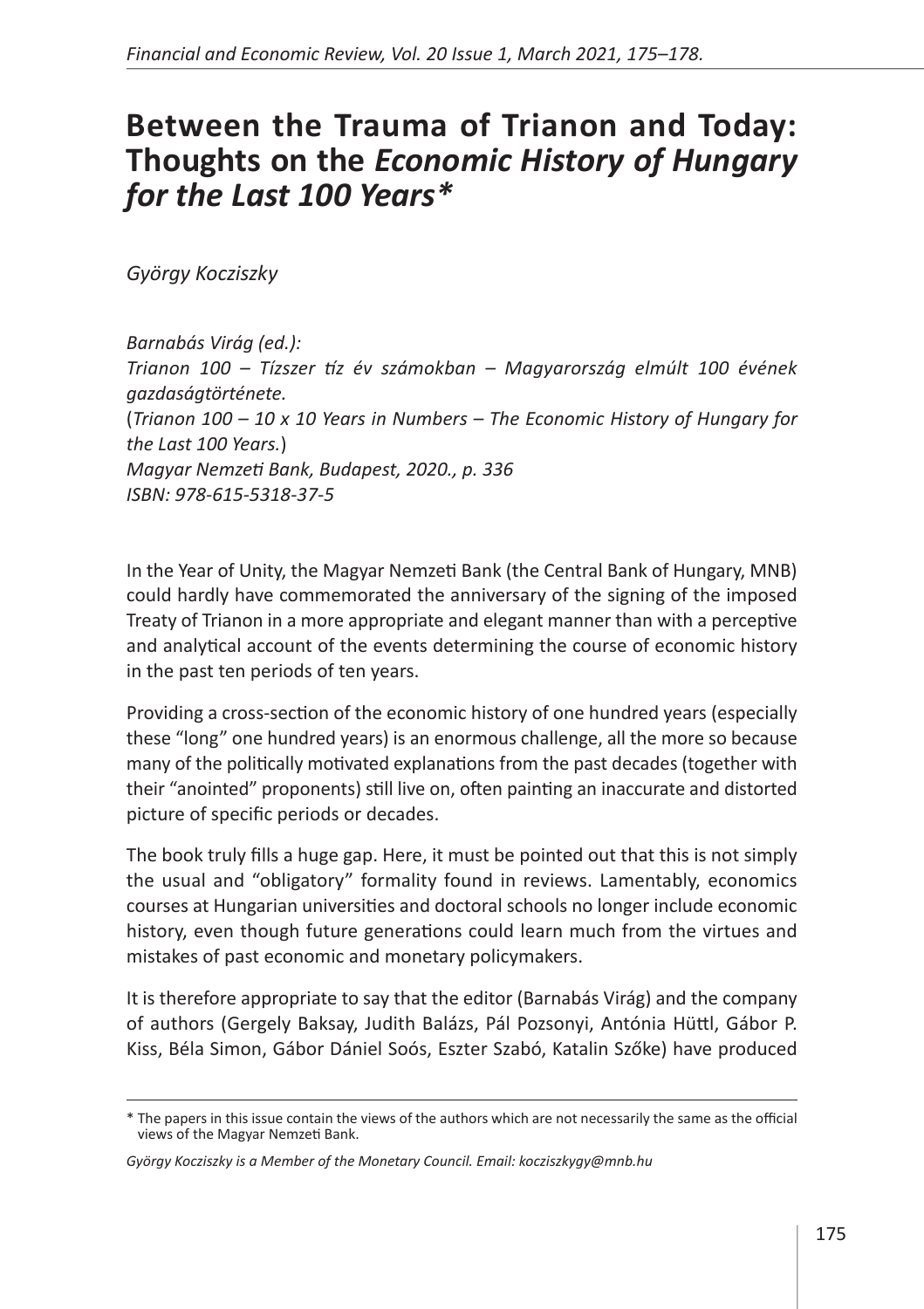something that has been severely lacking. A quick glance at the telling chapter titles only reinforces this impression: *The reviving economy of the truncated country: the 1920s. Global crisis and stabilisation: the 1930s. Global conflagration and*  reconstruction: the 1940s. The liquidation of private economy and the trauma of *the Revolution: the 1950s. The evolution of goulash communism: the 1960s. Oil price shock and indebtedness: the 1970s. Lack of turnaround and reform: the 1980s. Free again: the 1990s. From Vanguard to Bringing Up the Rear: the 2000s. The era of balance and growth: the 2010s.*

Somewhat arbitrarily and hopefully fittingly, the reviewer summarises the conclusions based on the chapters evaluating the economic history of the past one hundred years.

- 1. Dividing the past one hundred years into ten times ten years was a wise choice. The balance position of these decades was influenced by utterly different geopolitical and ideological factors and power constellations. No wonder that the results are also markedly different.
- 2. All of the authors analyse the reasons for the success or failure of the decade they examine. We can almost certainly conclude that those (unfortunately few) periods were successful during which economic and social policy served the nation's interests. It should be borne in mind that in the successful periods, economic policymakers and economists who were recognised at the European level (e.g. Sándor Popovics, Tivadar Surányi-Unger, Elemér Hantos, Farkas Heller, Ákos Navratil) led the way: their works on monetary policy, the general government, prosperity, the dangers of income inequalities or the large-space economics of the countries along the Danube are still relevant today, in several respects.
- 3. The failure of economic policies in the past decades was largely influenced by serving foreign political interests and ideologies: policymakers did not tolerate those who voiced their independent, divergent opinions, and such people were killed, undermined or forced into exile. They include several outstanding economists and social scientists (e.g. Sándor Lámfalussy, István Muzslay, Miklós Káldor, Tamás Balogh, Béla Balassa, Tibor Scitovszky). These luminaries were replaced by epigones regurgitating the mainstream ideas imposed on Hungary, who were unable or unwilling to break free from the conceptual shackles forced on them.
- 4. The authors convincingly show that the witches' brew of reforms targeting the operation of the economy and economic restructuring failed in the early 1970s. This led to economic stagnation. Driven by cold political calculation, politicians turned towards foreign lenders to manage social tensions, and the Hungarian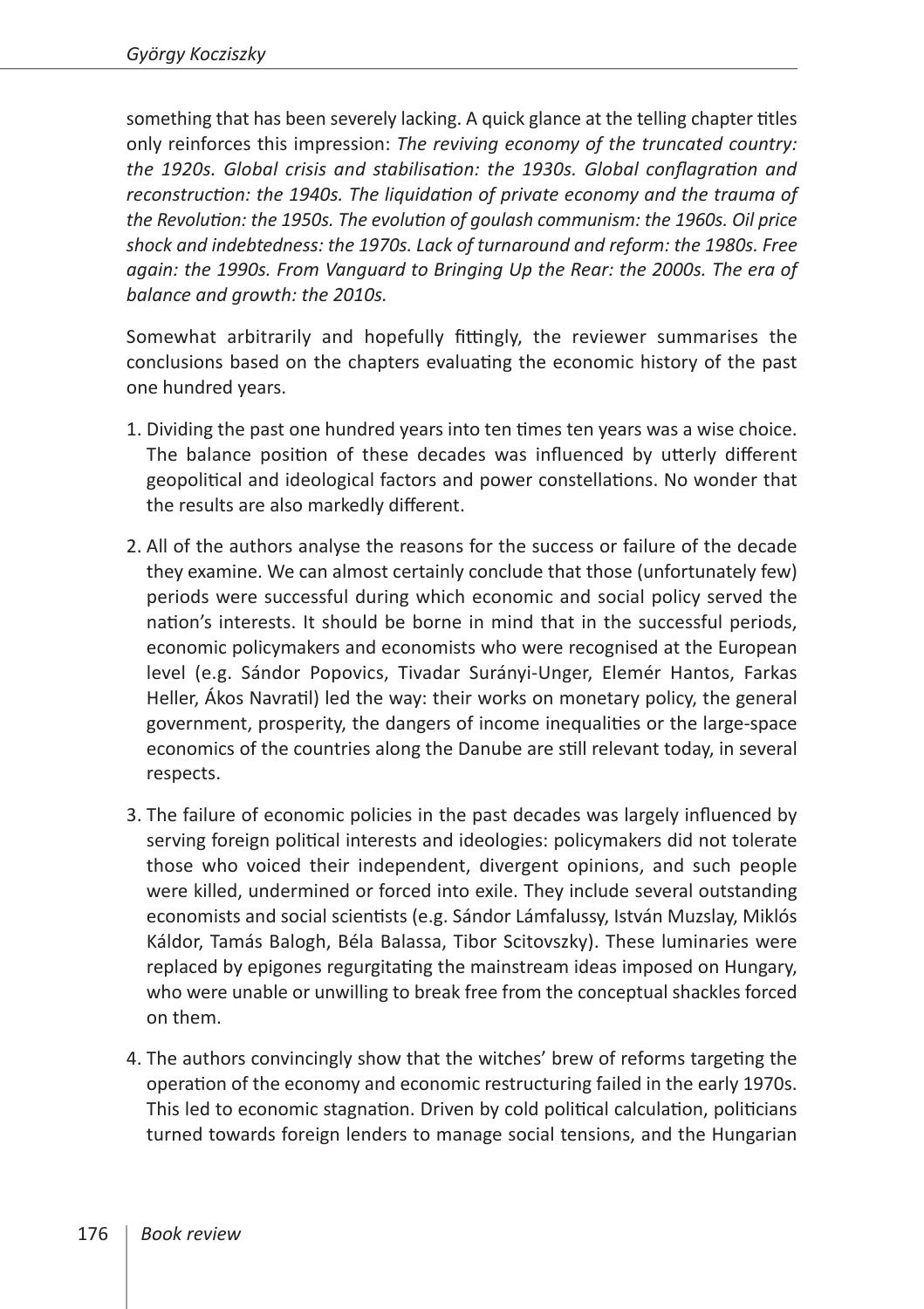economy embarked on a path leading to indebtedness arising from sustained imbalances.

One lesson to take to heart is that if fiscal expansion does not contribute to the economy's efficiency and competitiveness, market coordination, the careful management of state assets, and the restructuring that becomes necessary from time to time, then the budget deficit and government debt may increase so much that the burden will be borne by future generations for decades.

- 5. Economic growth cannot be sustained without balance. After the geopolitical turning point in 1989, the crisis of transition was overcome in a relatively short time, but the government at that time chose balance over economic growth after considering the trade‑off between the two.
- 6. An important lesson from the studies in the book is that curbing investments and consumption pushes the economy into a negative spiral due to budget cuts, which has dire social consequences.
- 7. In the years around the turn of the millennium, Hungary pressed ahead in terms of economic figures in the Central and Eastern European region, but on account of the mid‑2000 financing turnaround, the state and households could only maintain economic growth by borrowing, which led to high twin deficits in the budget and the current account and a surge in external debt. As a result, economic growth ground to a halt after 2006, and global financial crisis of 2008–2009 hit Hungary in a vulnerable position. The most serious structural issues included low employment figures and FX indebtedness in the context of muted investment activity.
- 8. The new economic policy launched in 2010 and the monetary policy after 2013 put Hungary on a convergence path once again. The initially widely lambasted unconventional economic policy increasingly became accepted globally, because it proved to be effective. The budget's position improved, and this paved the way for the turnaround in growth.

Transformation of the tax system began, the turnaround in the labour market started, and with it, new incentives went into effect in the labour market, contributing to the creation of hundreds of thousands of new jobs in the following years. Meanwhile, internal and external balance were restored, and government debt relative to GDP was put on a sustainable downward path.

The author of the chapter examining the period is right to note that: *"the reexpansion of retail lending took place in a healthy structure, and the introduction of macroprudential rules provided additional stability for the sustainable functioning of the country. Due to the general economic recovery, the reduction*